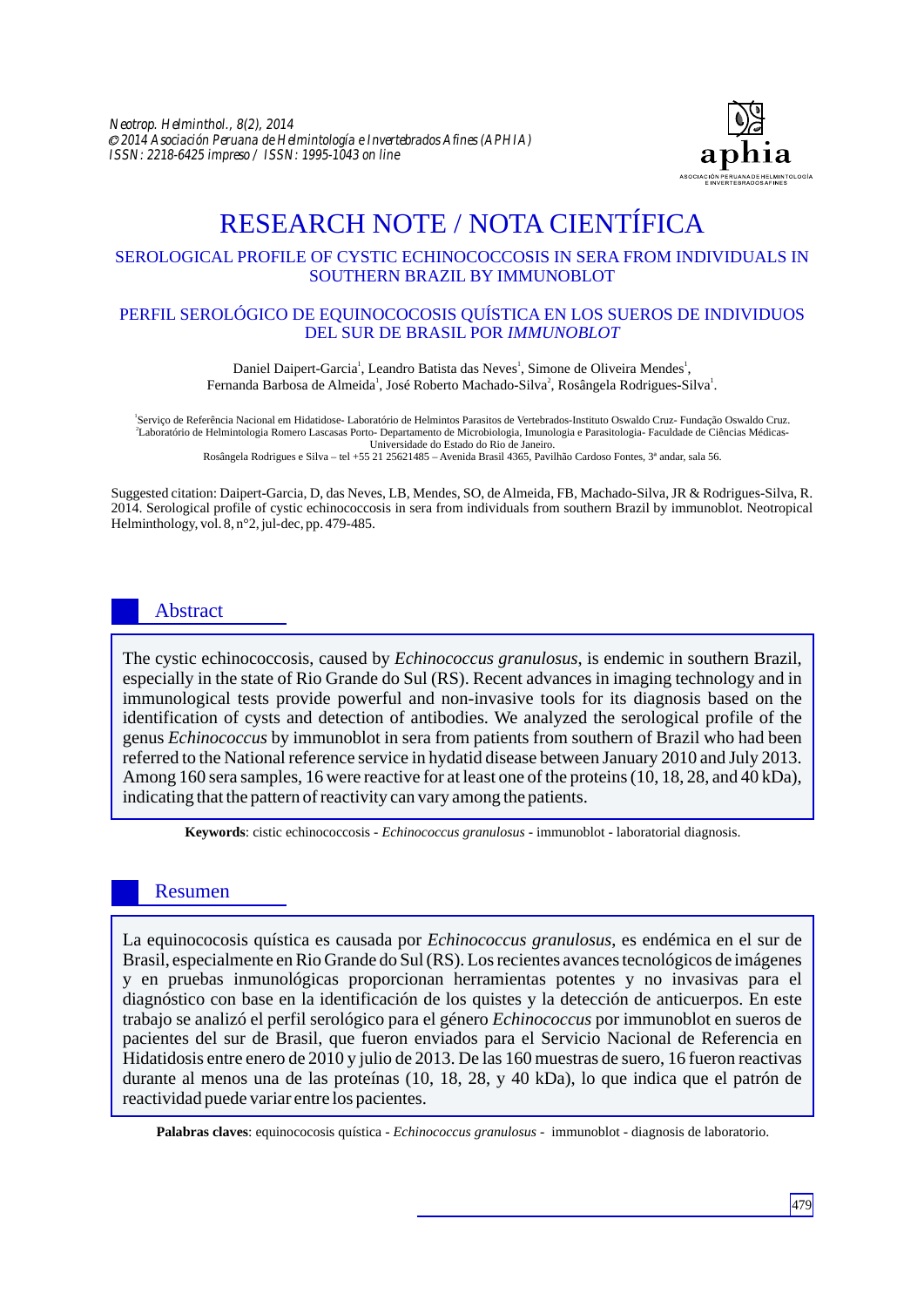# **INTRODUCTION**

The genus *Echinococcus*, Rudolphi 1801, comprises tapeworms belonging to the Taeniidae family. Based on light microscopy studies, four species that affect human are regarded as valid taxa within this genus (Eckert & Deplazes, 2004). All species present heteroxenous life-cycle, in which carnivores have a role as the definitive host by possessing adult worms in the small intestine, while herbivores are the intermediate hosts, in which the larval stage (metacestode) develops, mainly in the liver. *Echinococcus* transmission is principally maintained in a carnivore-herbivorecarnivore cycle in rural areas (Joshi *et al*., 1997).

Echinococcosis or hydatid disease is a zoonosis considered by the World Health Organization (WHO) as an emerging or re-emerging disease of increasing concern (Moro & Schantz, 2009). In South America, the disease is endemic in the southern cone of the continent, including the south of Brazil, and in the Andean region (Gavidia *et al*., 2008), where sheep farming is the main economic activity (De La Rue, 2008).

Because humans and carnivores share the same environment, people can become infected with *Echinococcus* eggs eliminated with carnivore (Lamberti *et al.*, 2014). Humans are aberrant hosts and infection can result in life-threatening illness (Eckert & Deplazes, 2004). Herbivores become infected by a similar mechanism. The disease caused in humans and herbivores is named echinococcosis. Animal infection causes economic losses through the unsuitability of infected livers for marketing (Valiyeva *et al*., 2013; Cardona & Carmena, 2013).

The larval stage, commonly called aqueous vesicle or blister, consists of few or numerous spherical to sub-spherical isolated or contiguous vesicles macroscopically characterized as clear fluid-filled spheres. Histological examination reveals that these cysts contain a thicker outer laminated non-cellular layer (adventitious layer) composed of inflammatory cells and collagen deposited by host cells (Lewall & McCorkell, 1986). This layer is composed of carbohydrates and exhibits physiological and immunological activities, delivering antigens to the host and acting as a barrier against the immunological response (Gottstein & Hemphill, 1997). In general, it is treated with anthelmintics and, in many cases, surgery becomes necessary to remove the cyst (Eckert *et al*., 2000).

Humans produce a significant immune response during chronic cystic echinococcosis infection (Siracusano *et al.*, 2012). Serological tests use whole-crude fluid isolated from metacestodes from *Echinococcus granulosus* infection (Moro & Schantz, 2009). The serological profile in individuals living in an endemic area of Uruguay analyzed by the enzyme linked immunosorbent assay (ELISA) has been reported (Hernández *et al*., 2005). However, the situation in other endemic regions of South America is poorly understood. In Brazil there are few data on the occurrence of the disease. Early detection and use of an accurate method is fundamental (Pawlowski *et al*., 2001).

*Echinococcus* species share common antigens that can be used to diagnose all types of echinococcosis infections (Moro & Schantz, 2009). In this study, we applied an immunoblot technique using the total crude antigen extracted from *E. granulosus* hydatid fluid obtained from sheep to detect infection by *E. granulosus* in human serum samples from southern Brazil received by the National reference service in hydatid disease between January 2010 and July 2013.

## **MATERIALAND METHODS**

Serum samples collected during January 2010 and July 2013 from patients with suspected cystic echinococcosis by Central Public Health Laboratory were submitted to National Reference Service in Hydatid Disease (Instituto Oswaldo Cruz, Fundação Oswaldo Cruz, Brazil). This work was approved by the IPEC-Fiocruz institutional review board (nº 0002.1.000.009-04).

Atotal of 160 human serum samples were tested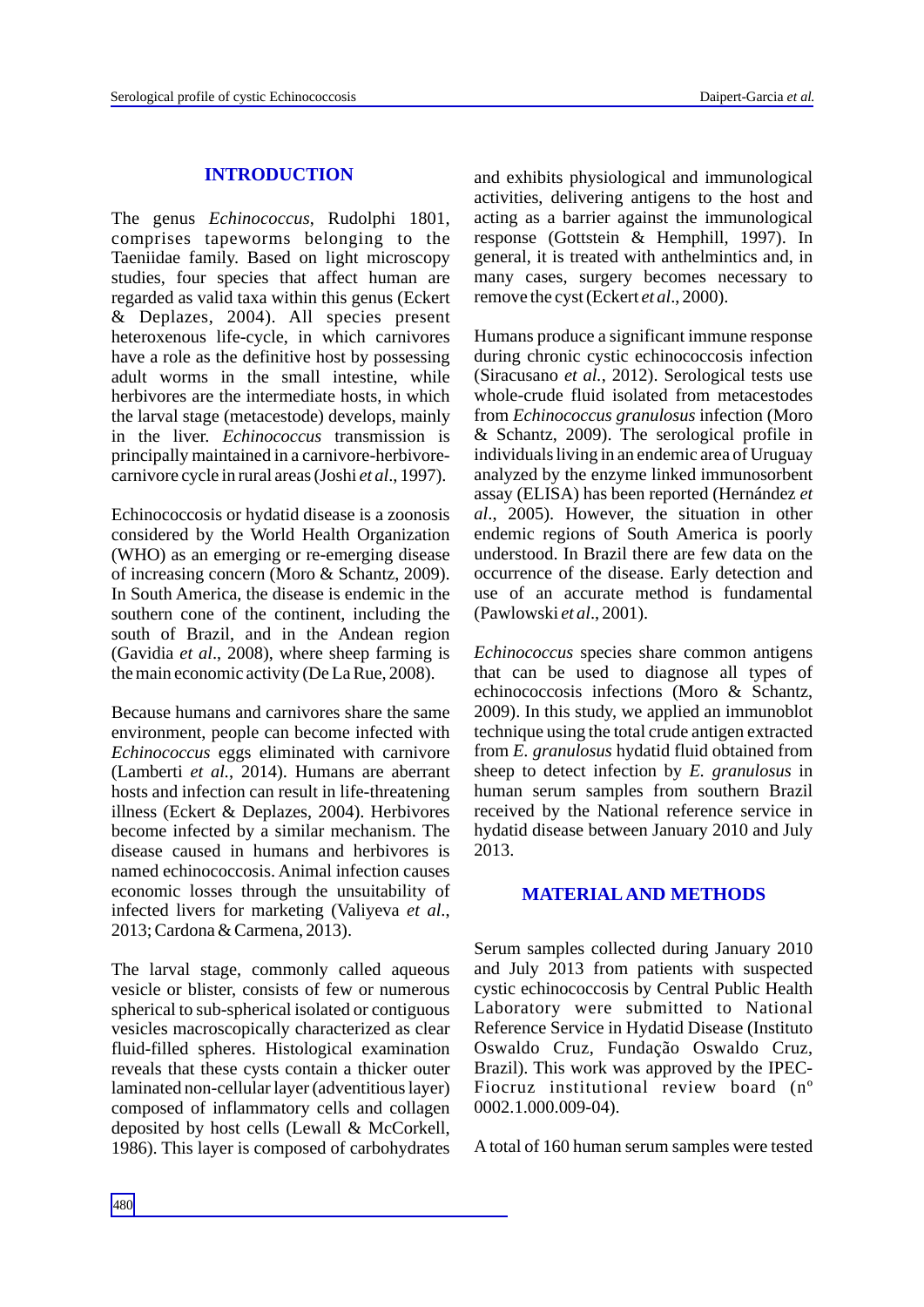for the presence of echinococcosis IgG antibodies using an immunoblot assay. In brief, four reactive bands were considered markers of a positive reaction (Pereira, 2014). These bands corresponded to molecular weights of 10, 18, 28, and 40 kDa and were present in sera from patients with surgically confirmed disease.

Of the total of 160 samples, 153 were from patients living in the state of Rio Grande do Sul (RS) and 7 from Santa Catarina (SC). Sera were considered reactive when they had IgG antibodies recognizing at least one of the four antigenic proteins used as reference.

#### **RESULTS**

Of the 160 samples, all were processed and 16 were considered positive by presenting an immune response to at least one of the proteins of interest (10, 18, 28, and 40 kDa). Of these 16 patients, eight were female and eight were male and the age range was wide, from 2 to 74 years. All the reactive patients were from municipalities in Rio Grande do Sul (Fig. 1).

Among reactive samples, nine were positive for all four proteins, one sample showed reactivity to three proteins (10, 18 and 40kDa) and six showed reactivity to only two proteins, five of which reacted with proteins 28 and 40 kDa, and only one reacting with proteins 10 and 18 kDa (Fig.2).

#### **DISCUSSION**

Cystic echinococcosis is a zoonosis of increasing concern worldwide. In the human host, accidental ingestion of eggs is followed by long-term growth of metacestode, resulting in chronic cyst-forming disease. Although the initial phase of the primary infection is always asymptomatic (Eckert & Deplazes, 2004), a significant immune response is produced (Siracusano *et al.*, 2012). During this phase, clinical signs are not pathognomonic and vary with the rate of parasite growth.

Like other tissue tapeworms, laboratory diagnosis based on direct parasite visualization is not available. Therefore, imaging techniques such as computed tomography (CT), ultrasound examination (US) and magnetic resonance imaging (MRI) play a role in diagnosing and staging the larval parasite (Stojkovic *et al*., 2012). Serological tests are useful both for



**Figure 1.** Origin of samples reactive in the immunoblot test received from southern Brazil. Illustration by Heloisa Diniz, Serviço de produção e tratamento de imagem, IOC, FIOCRUZ.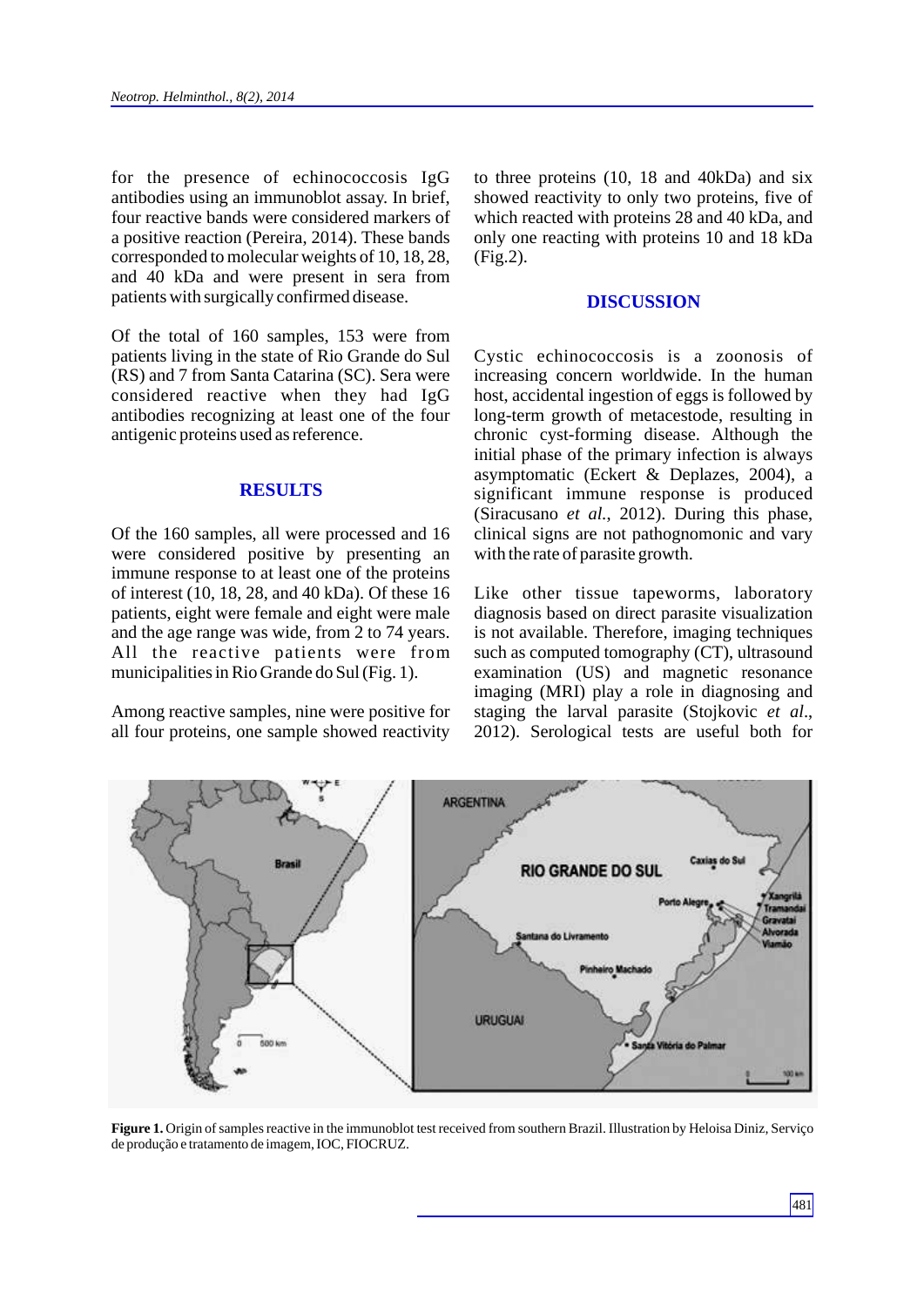

**Figure 2.** Reactive samples in immunoblot. PC – Positive control, NC – Negative control, 1- Reactive sample for 4 bands, 2 -Reactive sample for 3 bands, 3/4 - Reactive sample for 2 bands.

confirmation of suspected cases and epidemiological investigation (Zhang *et al*., 2012).

Here, we utilized an immunoblot assay using crude antigens from bovine hydatid cyst fluid for the diagnosis of cystic echinococcosis. This approach deserves comments.

First, this tool was successfully used in Peru (Moro *et al*., 2005) and Uruguay (Barbieri *et al*., 1998).

Second, although our aim was not to answer epidemiological questions, the results confirm that human infection is not limited to Santana do Livramento (Larrieu & Zanini, 2012) or the border with Argentina (Monteiro *et al*., 2014).

Third, it is known that species of *Echinococcus* share antigens. Thus, in those areas where more than one species is present, the cross-reactivity between them could be a problem for the correct diagnosis using immunological tests (Al-Yaman & Knobloch, 1989). However, the geographical distribution of *E*. *granulosus* and *E. vogeli*  (species with occurrence in Brazil) are quite different (D'Alessandro, 1997). The latter occurs in the northeast region and causes polycystic echinococcosis, while the former is distributed

in the southeast and cause cystic echinococcosis. Fourth, some researchers have made efforts to purify and identify specific antigens from *Echinococcus* sp*.*, as well as to construct recombinant antigens, for use in ELISA and immunoblot assays (Liance *et al.*, 2000; Virginio *et al*., 2003) to diagnose echinococcosis infections. However, these tests are not yet routinely used and have not been tested for all species of the genus.

Fifth, in other helminth infections heterologous antigens have been useful for immunodiagnosis. Due to the similarity shared between *Taenia crassiceps* (Zeder, 1800) and *Taenia solium* (Linnaeus, 1758) molecules, obtaining antigen extracts from *T. crassiceps* has been a good alternative source of antigens for immunodiagnosis of neurocysticercosis (Peralta *et al*., 2010). Obtaining pigs naturally infected with *T. solium* larvae is often difficult, but the larval form of the species *T. crassiceps* reproduces asexually by intraperitoneal passage through Balb / c mice (Gomes *et al*., 2007; Peralta *et al*., 2002, 2010).

Another successful use of heterologous antigens occurs in the diagnosis of strongyloidiasis (Machado *et al.*, 2001). The most important limitation of immunodiagnosis is the difficulty

482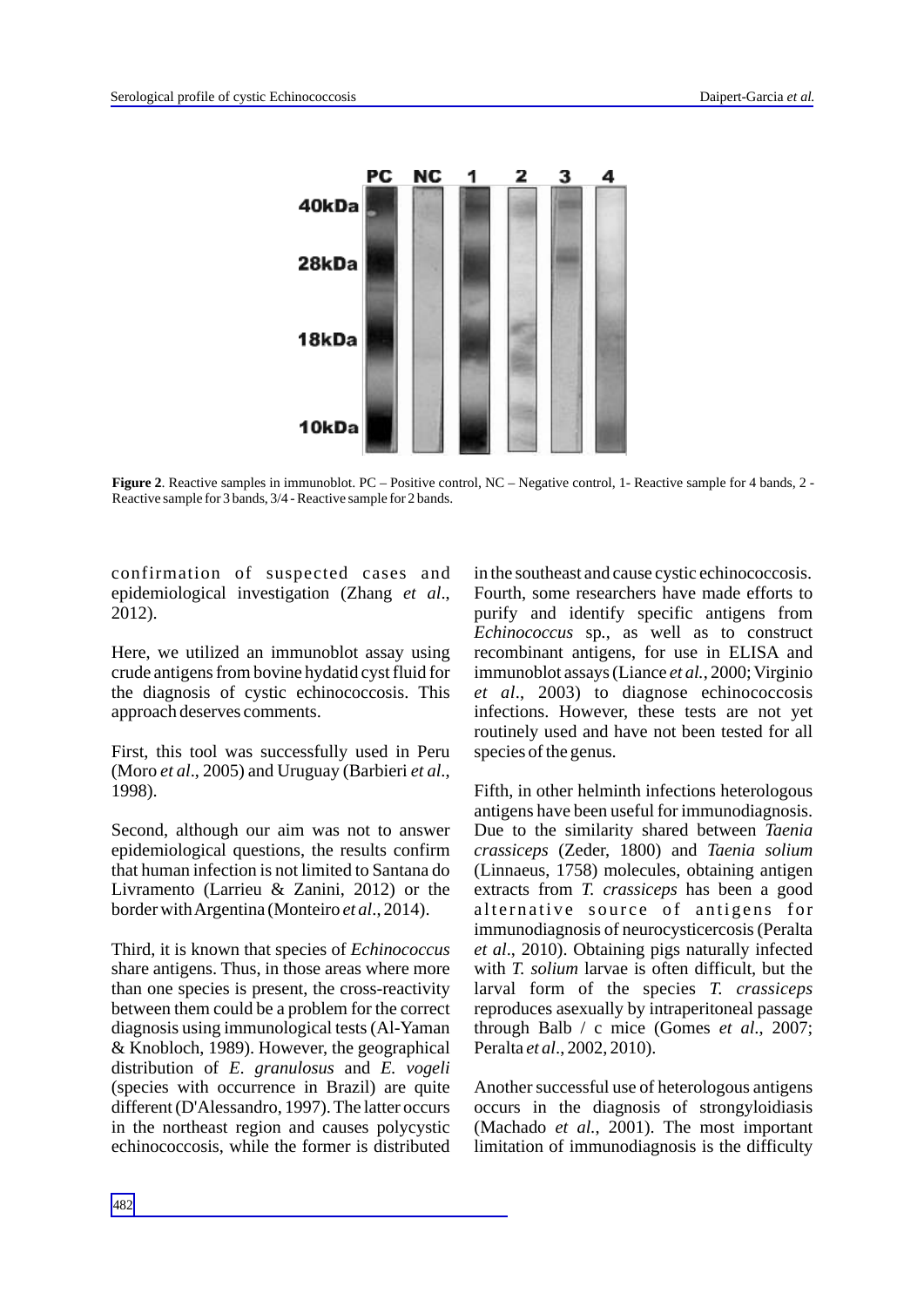of obtaining infective larvae of *Strongyloides stercoralis* (Bavay, 1876), for use in the preparation of antigens. For this reason, studies have been performed using antigens of infective larvae of *Strongyloides ratti*(Sandground, 1925) and *S. venezuelensis* (Brumpt, 1934) to develop serological methods (Rodrigues *et al.*, 2004).

This study confirms that crude antigens of *E. granulosus* can be a useful source of antigens for immunological reactions to detect specific antibodies in patients with hydatid disease, as well as to show that the pattern of the proteins can be different from patient to patient.

It is important to remember that although being an important approach to help diagnosis of echinococcosis, the reactivity observed in immunoblot analysis using crude antigens of *E. granulosus* cannot serve as a definitive diagnosis, since it does not differentiate simple contact with the parasite (Liance *et al*., 2000), as well as past infections from current infections.

However, evaluation of all the tools that have the potential to improve identification of this zoonotic disease is important. Because of crossreactivity, epidemiological information, working practices of the patient, as well as complementary image examination are important to determine a specific diagnosis (Li *et al*., 2010). The characterization of antigenic proteins that are reactive against reportedly positive *Echinococcus* sera is needed to improve the quality of diagnosis. Also, the use of recombinant proteins is promising. The possibility of this approach has been proven by previous studies (Virginio *et al*., 2003; Li *et al*., 2004), but further research is necessary to evaluate their sensitivity and specificity within the valid taxa of *Echinococcus*.

## **BIBLIOGRAPHIC REFERENCES**

Al-Yaman FM & Knobloch, J. 1989. *Isolation and partial characterization of speciesspecific and cross-reactive antigens of*  Echinococcus granulosus *cyst fluid*.

Molecular and Biochemical Parasitology, vol. 37, pp. 101-107.

- Martinez, V & Nieto, A. 1998. Diagnostic *evaluation of a synthetic peptide derived from a novel antigen B subunit as related to other available peptides and native antigens used for serology of cystic hydatidosis.* Parasite Immunology, vol. 20, pp. 51–61. Barbieri, M, Fernandez, V, Gonzalez, G,
- Cardona GA & Carmena D. 2013. A review of the global prevalence, molecular epidemiology and economics of cystic echinococcosis in production animals. Veterinary Parasitology, vol. 192, pp. 10- 32.
- *P*'Alessandro, A. 1997. Polycystic *echinococcosis in tropical America:* Echinococcus vogeli *and* E. oligarthrus. Acta Tropica, vol. 67, pp. 43-65.
- *Cystic echinococcosis in*  De la Rue, ML. 2008. *southern Brazil*. Revista do Instituto de Medicina Tropical de São Paulo, vol. 50, pp. 53–56.
- *Echinococcosis: an emerging or reemerging zoonosis?* International Journal for Parasitolology, vol. 30, pp. 1283-1294. Eckert, J, Conraths, FJ & Tackmann, K. 2000.
- *Biological,*  Eckert, J & Deplazes, P. 2004. *epidemiological, and clinical aspects of echinococcosis, a zoonosis of increasing concern.* Clinical Microbiology Review, vol. 17: pp. 107-135.
- *Diagnosis of cystic echinococcosis,*  2008. *central Peruvian Highlands.* Emerging Infectious Diseases, vol. 14, pp. 260-266. Gavidia, CM, Gonzalez, AE, Zhang, W, McManus, DP, Lopera, L, Ninaquispe, B, Garcia, HH, Rodríguez, S, Verastegui, M, Calderon, C, Pan, WK & Gilman, RH.
- *Comparative evaluation of*  Vaz, AJ. 2007. *different immunoassays for the detection of* Taenia solium *cysticercosis in swine with low parasite burden.* Memorias do Instituto Oswaldo Cruz, vol. 102, pp. 725- 731. Gomes, AB, Soares, KA, Bueno, EC, Espindola, NM, Iha, AH, Maia, AA, Peralta, RH &
- *Immunopathology of echinococcosis.* Gottstein, B & Hemphill, A. 1997.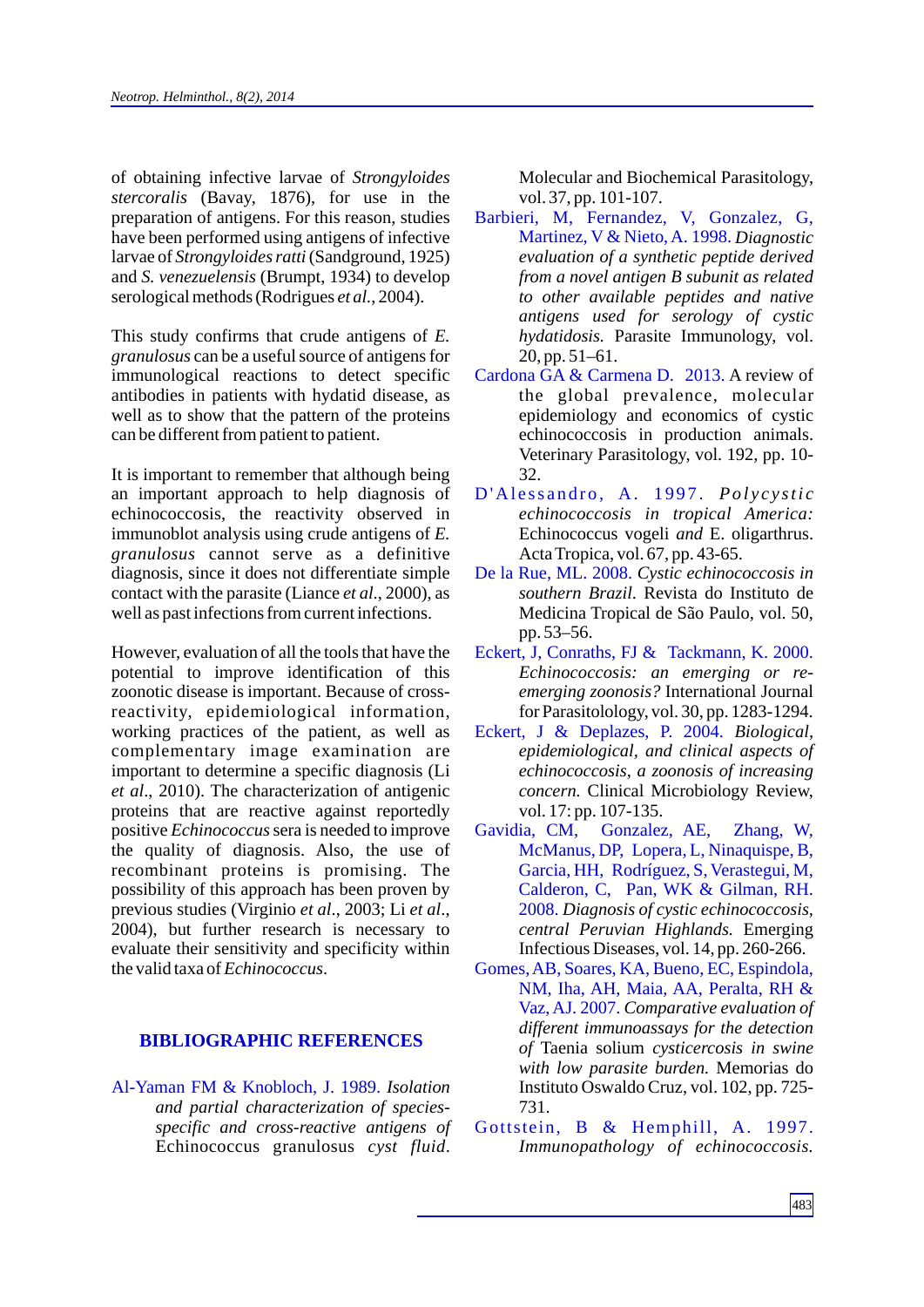Chemical Immunology, vol. 66, pp. 177–208.

- C. 2005. Cystic echinococcosis: analysis *of the serological profile related to the risk factors in individuals without ultrasound liver changes living in an endemic area of Tacuarembó, Uruguay.* Parasitology, vol. 130, pp. 455-460. Hernández, A, Cardozo, G, Dematteis, S, Baz, A, Trias, N, Nuñez, H, Barragué, A, López, L, Fuentes, J, López, O & Ferreira,
- *Epidemiology of echinococcosis in Nepal.*  The Southeast Asian Journal of Tropical Medicine and Public Health, vol. 28, Suppl 1, pp.26-31. Joshi, DD, Joshi, AB & Joshi, H. 1997.
- Larrieu, E. 2014. Humoral response and *evolution of* Echinococcus *infection in experimentally infected sheep.* Revista Brasileira de Parasitologia Veterinária, vol. 23, pp. 237-240. Lamberti, R, Cavagion, L, Gatti, A, Calvo, C, Gino, L, Puches, VV, Alvarez, AR, Alvarez, E, Cachau, MG, Morete, M &
- *Critical analysis of*  Larrieu, E & Zanini, F. 2012. *cystic echinococcosis control programs and praziquantel use in South America, 1974–2010.* Revista Panamericana de Salud Publica, vol. 31, pp. 81–87.
- Lewall, DB & McCorkell, SJ. 1986. Rupture of *Echinococcal Cysts: Diagnosis, Classification, and Clinical Implications.* American Journal of Roentgenology, vol. 146, pp. 391-394.
- *R e c o m b i n a n t a n t i g e n s f o r i m m u n o d i a g n o s i s o f c y s t i c echinococcosis*. Biological Procedures Online, vol. 6, pp. 67-77. Li, J, Zhang, WB & McManus, DP. 2004.
- *Widespread co-endemicity of human cystic and alveolar echinococcosis on the eastern Tibetan Plateau, northwest Sichuan/southeast Qinghai, China.* Acta Tropica, vol. 113, pp. 248–256. Li T Y, Chen, XW, Zhen, R, Qiu, JM, Qiu, DC, Xiao, N, Ito, A, Wang, H, Giraudoux, P, Sako, Y, Nakao, M & Craig, PS. 2010.
- *Immunodiagnosis of* Echinococcus Liance, M, Janin, V, Bresson-Hadni, S, Vuitton, DA, Houin, R & Piarroux, R. 2000.

*infections: confirmatory testing and species differentiation by a new commercial Western Blot*. Journal of Clinical Microbiology, vol. 38, pp. 3718- 3721.

- *Diagnosis of human* JM. 2001. *strongyloidiasis using particulate antigen of two strains of* Strongyloides v e n e z u e l e n s i s *i n i n d i r e c t immunofluorescence antibody test*. Experimental Parasitology, vol. 99, pp. 52-55. Machado, ER, Ueta, MT, Gonçalves-Pires, MR, Oliveira, JB, Faccioli, LH & Costa-Cruz,
- Rue, ML. 2014. Echinococcus canadensis *(G7) and* Echinococcus granulosus *sensu stricto (G1) in swine of southern Brazil.*  Veterinary Parasitology, vol. 202, pp.335- 338. Monteiro, DU, Botton, AS, Tonin, AA, Azevedo, MI, Graichen, DAS, Noal, CB & de la
- *Screening for cystic echinococcosis in an endemic region of Peru using portable ultrasonography and the enzyme-linked immunoelectrotransfer blot (EITB) assay*. Parasitology Research, vol. 96, pp. 242–246. Moro, PL, Garcia, HH, Gonzales, AE, Bonilla JJ, Verastegui, M & Gilman, RH. 2005.
- *Echinococcosis:*  Moro, P & Schantz, PM. 2009. *a review.* International Journal of Infectious Diseases, vol. 13, pp.125-133.
- *Echinococcosis in humans:*  Wen, H. 2001. *clinical aspects, diagnosis and treatment*. *In:* Eckert, J. Gemmell, MA, Meslin, FX. Pawlowski, ZS. *WHO/OIE Manual on Echinococcosis in Humans and Animals: a Public Health Problem of Global Concern. World Organization for Animal Health and World Health Organization. Paris, France.* Pawlowski, ZS, Eckert, J, Vuitton, DA, Ammann, RW, Kern, P, Craig, PS, Dar, KF, De Rosa, F, Filice, C, Gottstein, B, Grimm, F, Macpherson, CNL, Sato, N, Todorov, T, Uchino, J, Von Sinner, W &
- *Evaluation of an antigen from*  JM. 2002. Taenia crassiceps *cysticercus for the* Peralta, RH, Vaz, AJ, Pardini, A, Macedo, HW, Machado, LR, De Simone, SG & Peralta,